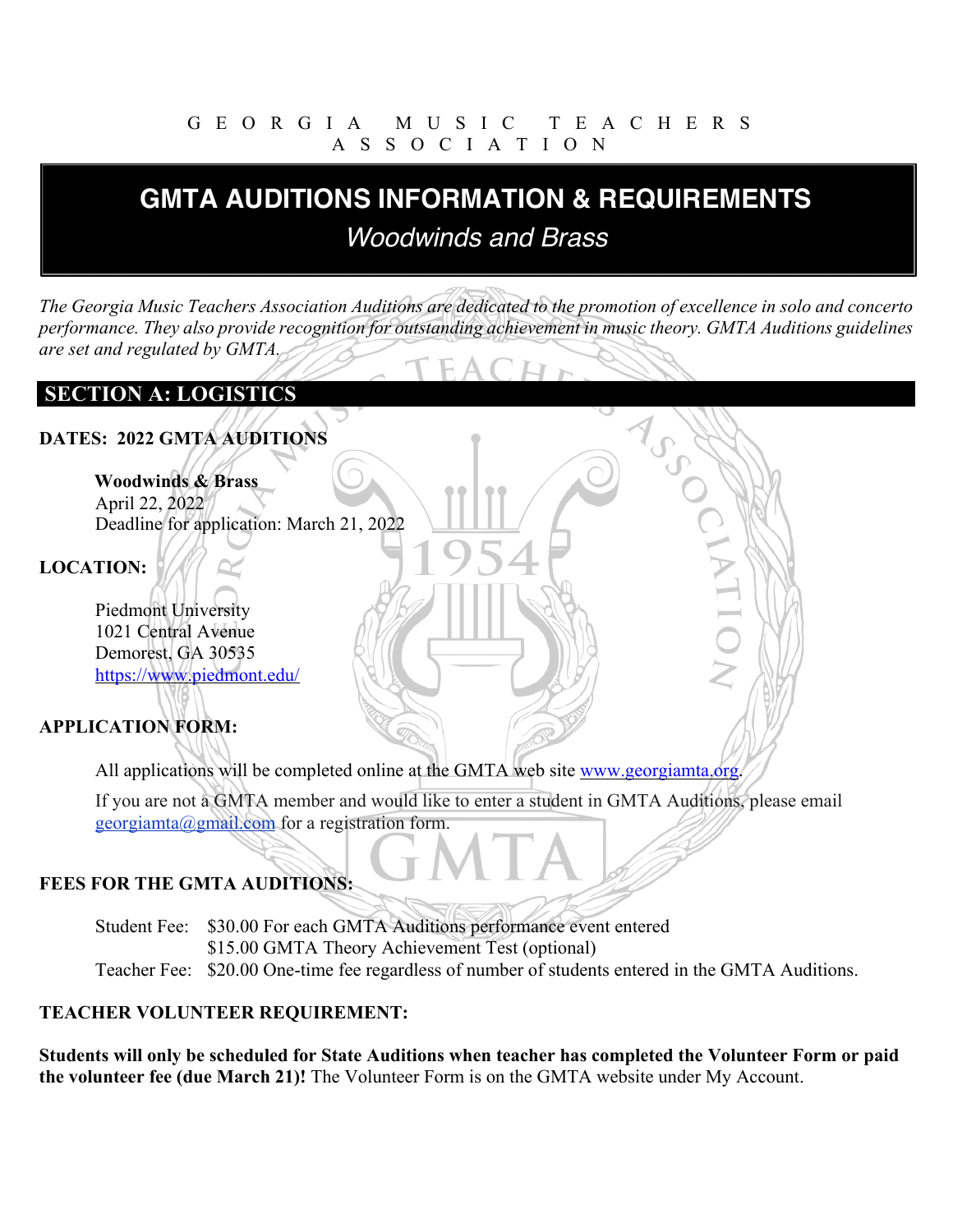- Teachers with 3 students registered are required to volunteer  $\frac{1}{2}$  day.
- Teachers with 4 or more students registered are required to volunteer 1 full day.
- If the teacher is unable to fulfill the work requirement, then s/he must find a substitute at least 17 years old to work in his/her place.
- If a substitute is not provided, the teacher will pay a volunteer fee following the guidelines below:
	- o 3 registered students: \$50
	- o 4 or more registered students: \$100

#### **SECTION B: GRADE/LEVEL DIVISIONS**

1. The GMTA Auditions are open to students in the following grades/levels. Each grade/level is a separate event.<br>For example,  $9^{\text{th}}$  grade  $-11^{\text{th}}$  grade  $-11^{\text{th}}$  grade  $-11^{\text{th}}$  grade students. All<br>references For example, 9<sup>th</sup> grade – 11<sup>th</sup> grade students will compete only with other 9<sup>th</sup> grade – 11<sup>th</sup> grade students. All references to grades mean school grade levels.

#### **WOODWINDS: BRASS:**

Grades 9-11 Grades 9-11 Grade 12 Grade 12 Lower College/Adult // Lower College/Adult Middle College/Adult Middle College/Adult Upper College/Adult Upper College/Adult

#### **2. COLLEGE/ADULT DIVISIONS ARE DEFINED AS FOLLOWS:**

**Lower College/Adult:** No more than 6 quarters or 4 semesters or equivalent of post-high school study of that instrument or voice (college or private-studio study.)

**Middle College/Adult:** More than 6 quarters or 4 semesters and no more than 12 quarters or 8 semesters or equivalent of post-high school study of that instrument or voice (college or private-studio study.)

 **Upper College/Adult:** More than 12 quarters or 8 semesters or equivalent of post-high school study of that instrument or voice (college or private-studio study.)

### **SECTION C: REPERTOIRE REQUIREMENTS**

#### **1. REPERTOIRE REQUIREMENTS**

#### **WOODWINDS, BRASS:** *Memorization is optional***.**

**Grades 9-12:** Two pieces representing different periods.

**College/Adult**: Three pieces required. One piece each from any three of the following five periods: Baroque, Classical, Romantic, Impressionistic, Contemporary.

#### **2. MORE REPERTOIRE INFORMATION:**

A single movement from a sonata or suite may count as one piece. Also, several movements, including selections from theme and variations, may be grouped to count as a single piece, when appropriate. Any other sectional pieces, such as fantasies, must be performed in their entirety. Contemporary pedagogical repertoire is considered "contemporary" regardless of style. When selecting a composer whose dates span two compositional periods, it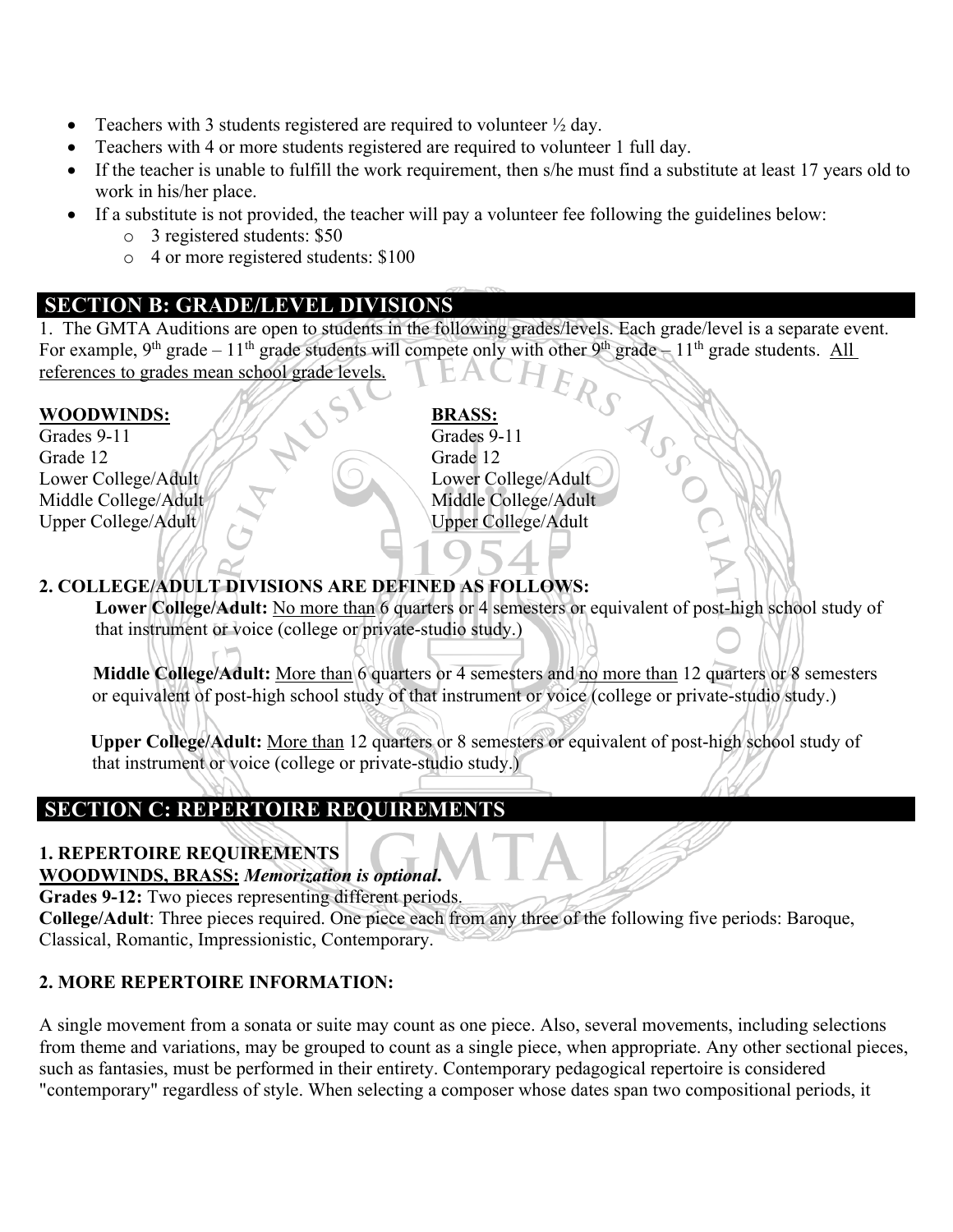would be best to classify that composer by compositional style. Certain transcriptions may be used with the permission of the Vice-President/GMTA Auditions. It is strongly recommended that the same repertoire not be used two years (or more) in a row. Contact the Vice-President/GMTA Auditions regarding repertoire concerns **prior** to submitting the application to the local association or appropriate chair.

#### **3. AUDITION TIME LIMITS:**

There will be no minimum or maximum time limits for repertoire. Students will be allotted the following **maximum** times for the audition. For example, a 9<sup>th</sup> grade student may program pieces totaling more than 12 minutes in length, with the understanding that the judge will hear a **maximum** of 12 minutes of the program. Judges may stop a student on either or both pieces before the maximum time has expired in order to write comments, etc.

| Grade         | <b>Time Allotted</b> |
|---------------|----------------------|
| Grades 9-12   | 12 minutes           |
| College/Adult | 15 minutes           |

**4. Students who perform different repertoire from that which is on the application form will be disqualified.**

#### **5. SCORES**:

For all auditions, entrants must provide the judge with one copy of the music with measures numbered. **PHOTOCOPIES AND HANDWRITTEN COPIES ARE PROHIBITED FOR THE JUDGE'S, STUDENT'S, AND ACCOMPANIST'S USE.** Accompanists and instrumentalists may use reproductions of single pages to facilitate page turns, but the appropriate published score must also be present on the music stand/rack.

**6. Repertoire may not be changed after the registration deadline.**

# **SECTION D: ELIGIBILITY FOR STUDENTS AND TEACHERS**

1. Participating students must be currently studying voice or the instrument on which they are auditioning with the teacher who is entering them in GMTA Auditions. Collegiate members are not permitted to enter students in the Auditions. Active member teachers paying professional GMTA membership dues may enter students. Students of non-member teachers are subject to a different fee structure, imposed by the FAC of GMTA.

2. All membership dues must be effective by the date of the Audition Application Deadline.

#### **SECTION E: GENERAL INFORMATION**

1. Only teachers receive information regarding auditions, schedules, etc. Therefore, it is the responsibility of the teacher to give full details concerning the auditions to the student entrants.

2. Application fees are non-refundable.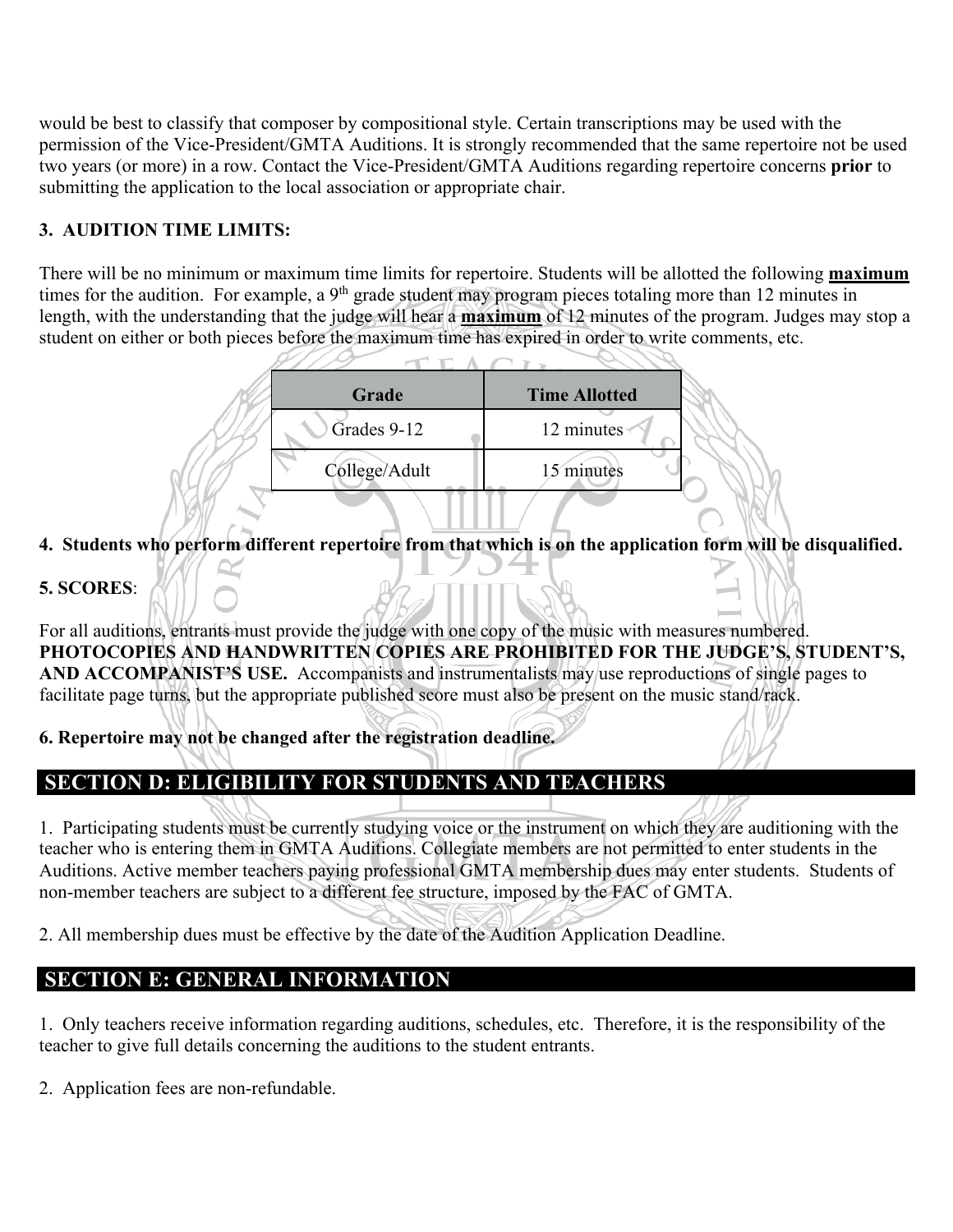3. Auditions will be closed.

4. All auditions are to be performed **in person** on the specified GMTA Auditions date. (No make-ups; no recordings – unless GMTA holds virtual auditions)

5. The entrant must provide an accompanist if the music calls for it. There is no restriction in the choice of an accompanist.

6. In no way are teachers, students, and parents to identify themselves to the judge, nor converse with the judge before or during the auditions or at any time before the judge's decision is announced.

7. **The decision of the judge is final and cannot be questioned by the participant, teacher, parent or chair**. Any teacher who contacts a judge following the GMTA Auditions, in an effort to challenge, clarify, or question a student's rating or comments, may forfeit the right to enter students in the following year's auditions.

8. Students may choose the first piece to perform at the auditions, with the judge choosing the order of the repertoire performance thereafter when there are more than two pieces. **Judges may choose to stop a student on any or all pieces if hearing the pieces in their entirety will exceed the time allotment.** Judges may stop students before the maximum time has expired in order to write comments.

9. At the judge's discretion, a Conference Recitalist (where applicable) need not be declared.

10. Comment Sheets and Certificates from the auditions will be mailed to the teacher of the participating student.

11. COMMENTS ONLY - Students in all divisions may enter at the appropriate grade level for COMMENTS ONLY.

12. Only the Vice-President/GMTA Auditions has the authority to disqualify a contestant. Judges, individual chairs, and coordinators should submit their questions to the Vice-President/GMTA Auditions.

13. All applications will be checked for appropriate literature and current membership of teachers. Applications not meeting these criteria are subject to disqualification.

*14. Failure to abide by the rules, regulations and requirements as outlined by GMTA (and local associations, where applicable) will result in the disqualification of a contestant.* 

#### **SECTION F: AWARDS/RECOGNITION**

Approximately 75% of the entrants in each grade/level audition will be recognized. Of the 75% - 1/3 should receive "Outstanding Performer," 1/3 should receive "Award of Excellence," and 1/3 should receive "Honorable Mention" Awards. However, if there are less than six contestants in a category, then the number and level of awards will be at the discretion of the judge.

Award winners will be recognized in an issue of the *GMTA Newsletter and posted on the GMTA web site: www.georgiamta.org.* Certificate awards will be given for each grade/level as follows: